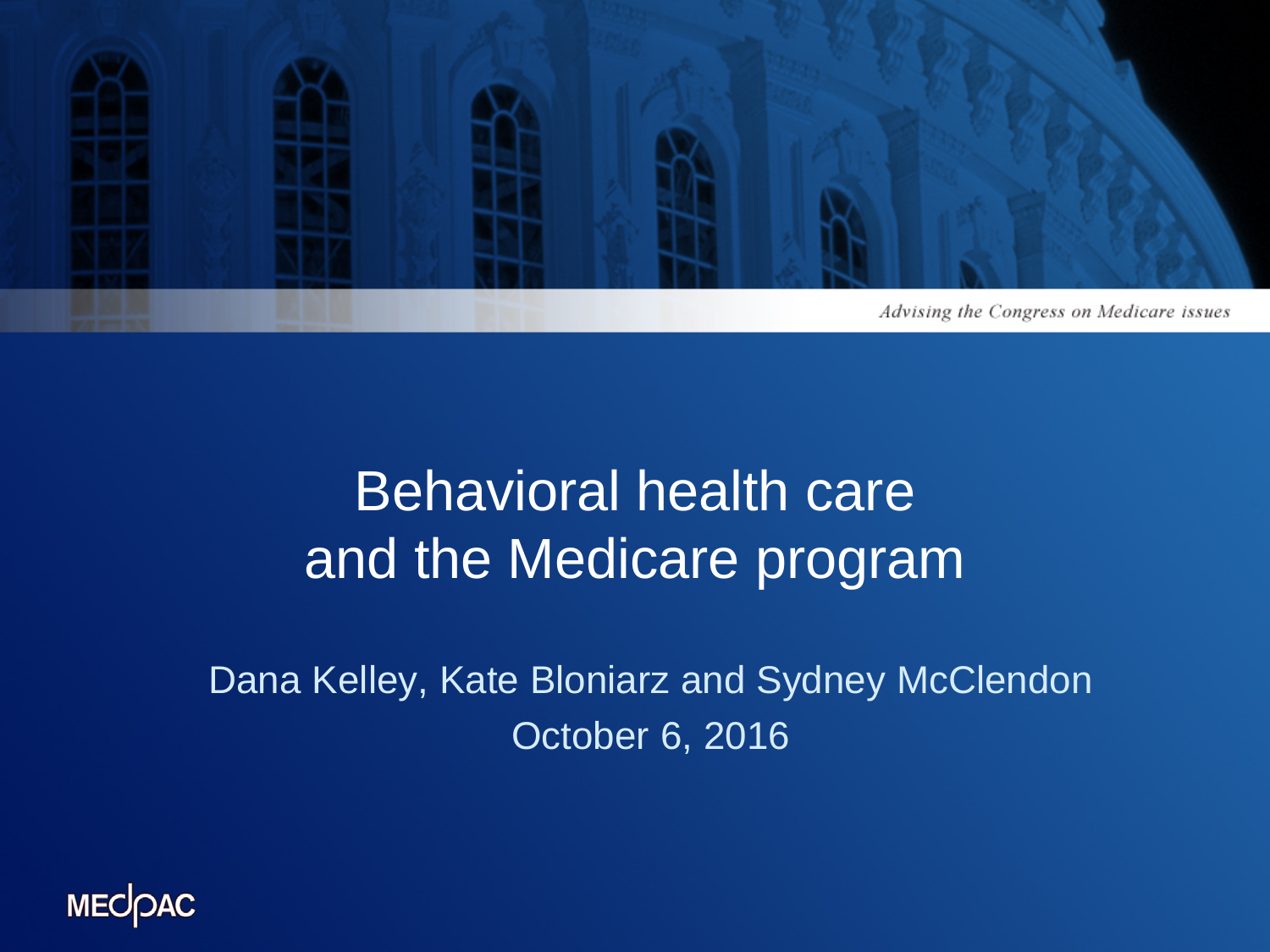#### Behavioral health disorders

- **Include mental health and substance use disorders**
- **Estimates of prevalence:** 
	- NAM: 14–20% of all elderly population
		- Depressive disorders and dementia-related disorders most prevalent
	- 30% of beneficiaries self-report a behavioral health disorder
	- **Beneficiaries under 65 are much more likely than elderly** beneficiaries to have behavioral health disorders
		- 4 times more likely to have schizophrenia
		- 2 times more likely to have major depression or other mood disorders

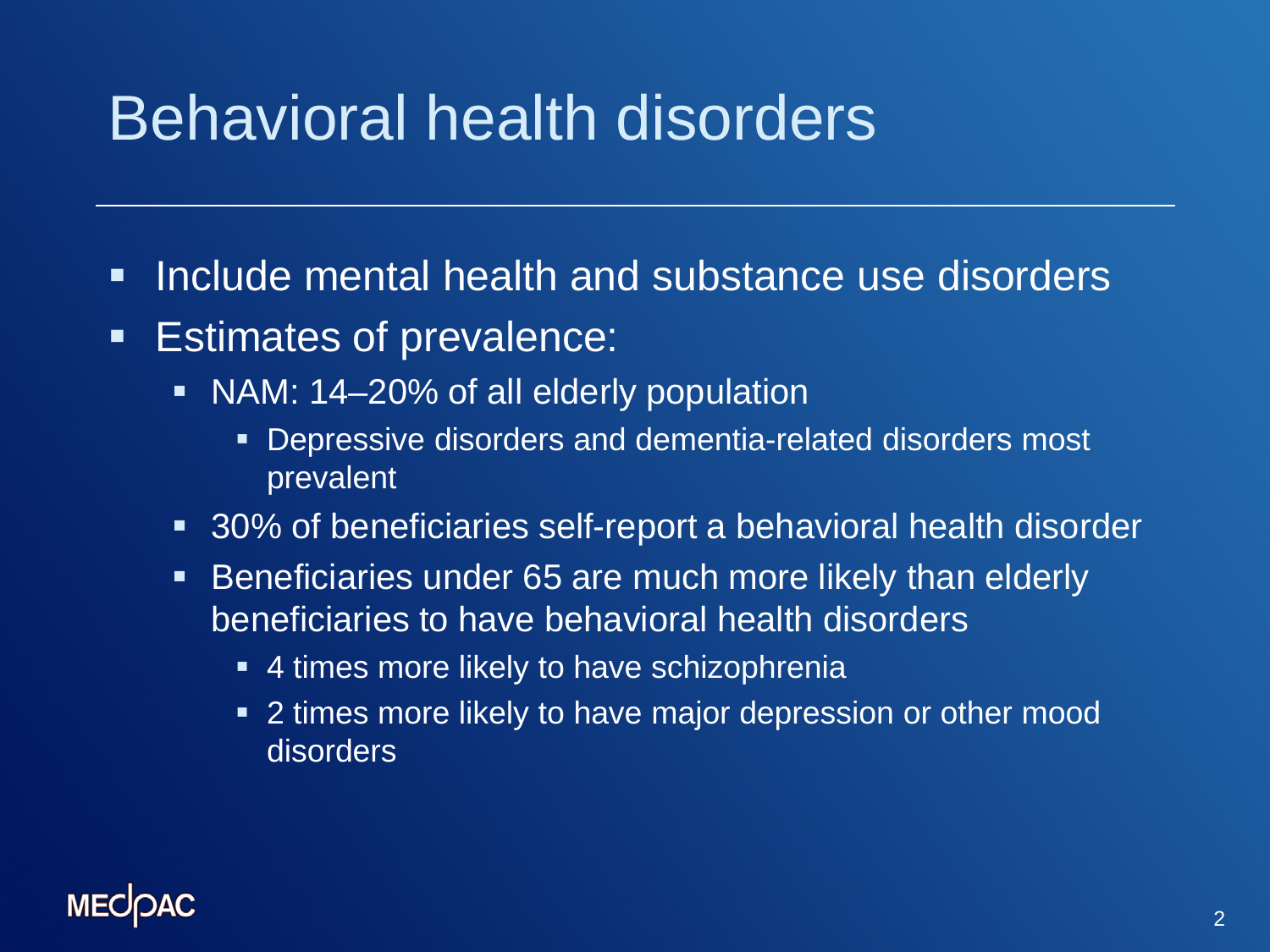# People with behavioral health disorders have higher mortality rates

- **Studies have found that people with** behavioral health disorders may die 8 to 30 years earlier than others
- **Most frequent causes of death are the same** as those of other beneficiaries; e.g., heart disease or cancer

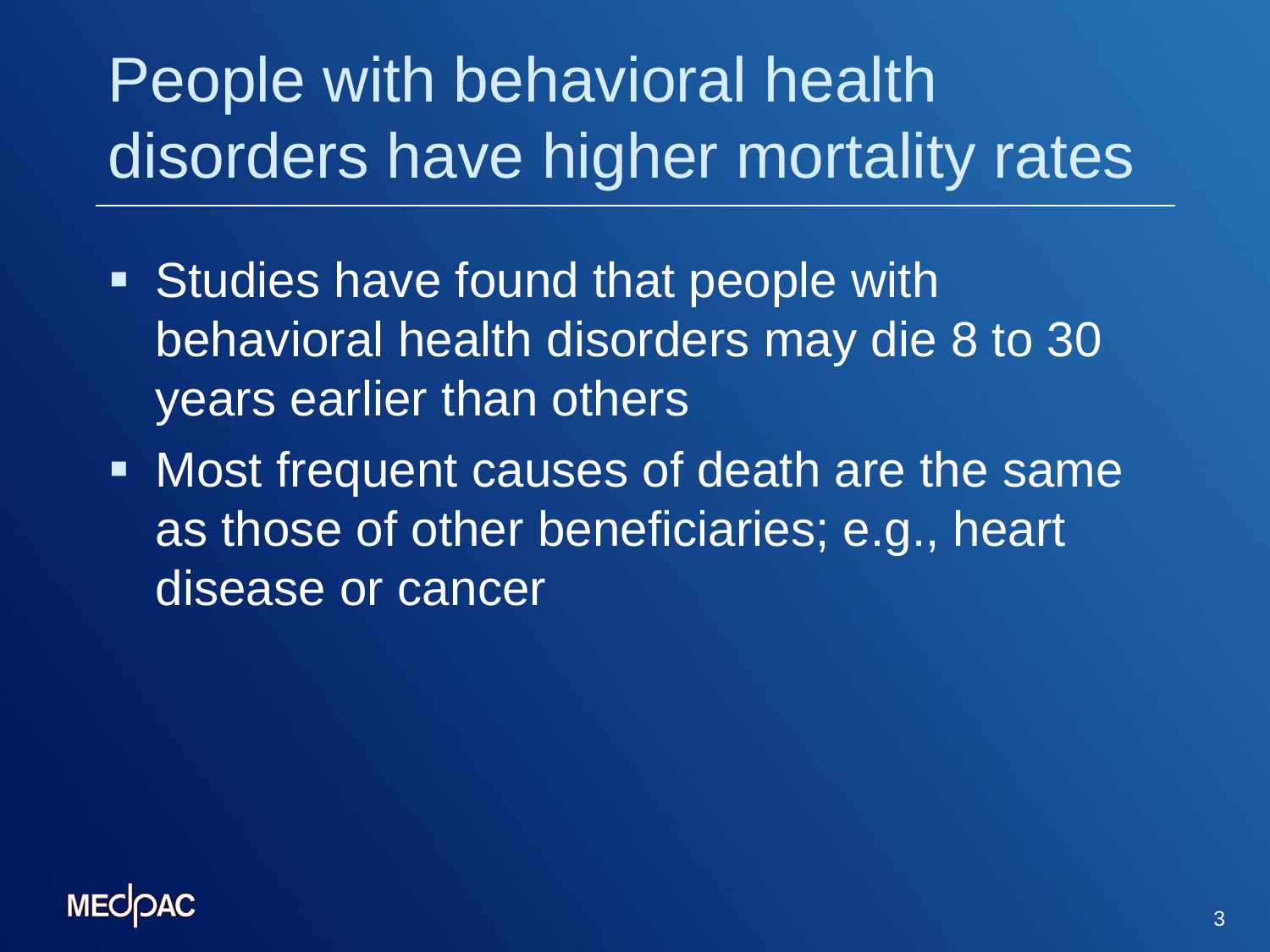# Behavioral health disorders are a risk factor for chronic physical conditions

Lifestyle—people with mental health disorders are:

- **2** times more likely to smoke
- **Nore likely to be sedentary and to have poor diets**
- **Fiandidge 1** Frequently have co-occurring substance use disorders
- **Treatments for behavioral health disorders can** worsen physical health (e.g., antipsychotics)
- **People with behavioral health disorders may have** more difficulty adhering to treatment for physical conditions

 *Medicare per capita spending for people with behavioral health disorders is ~2 times higher than average*

**MECOAC**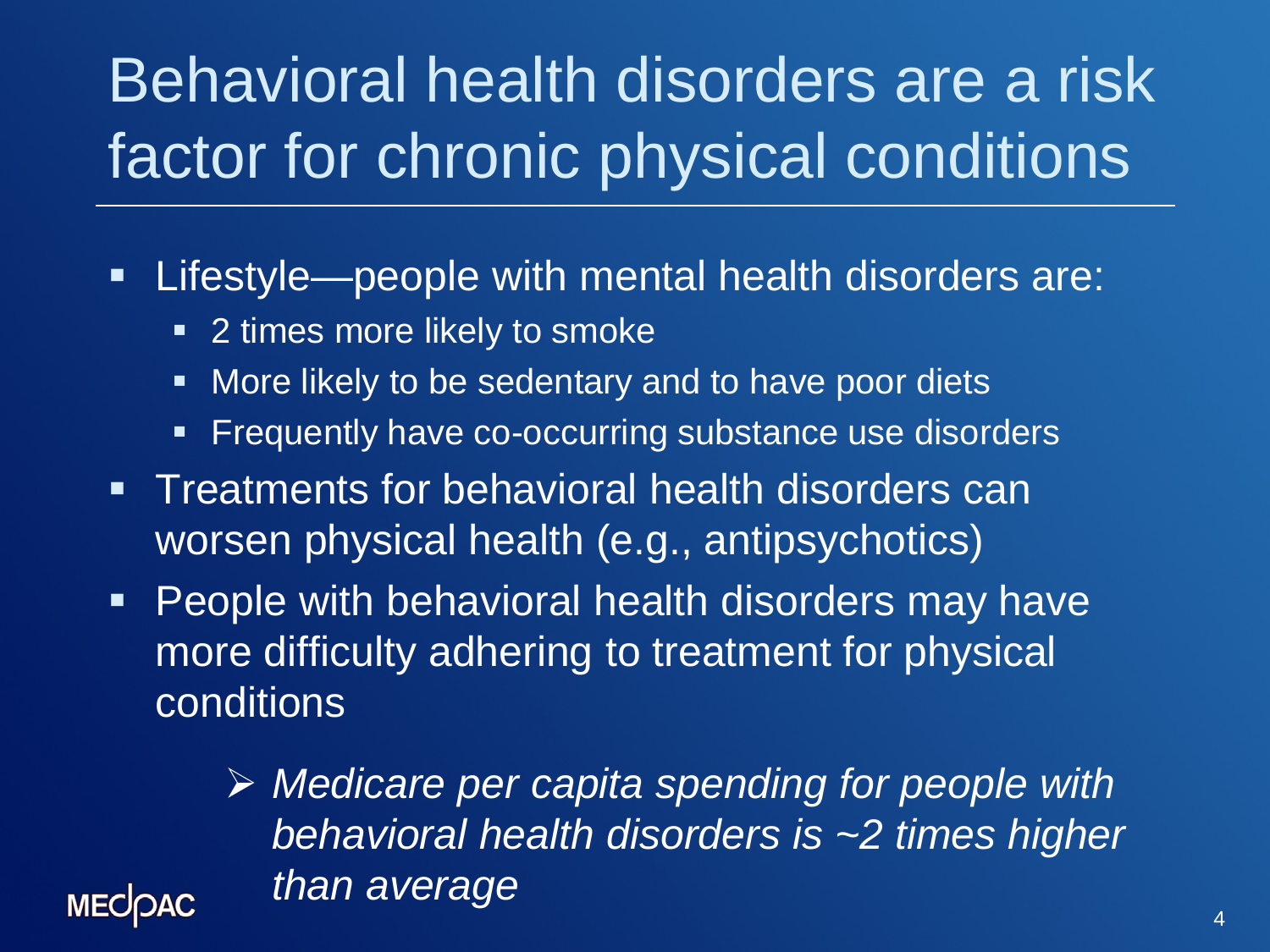# The aging process increases vulnerability

- Chronic illness, disability, pain, and grief can cause or exacerbate depression and anxiety
- **-** Drugs commonly prescribed for elderly patients can cause or exacerbate behavioral health issues
- Age-related changes in the metabolism of drugs and alcohol can cause or exacerbate substance use disorders and increase risk of side effects and overdose

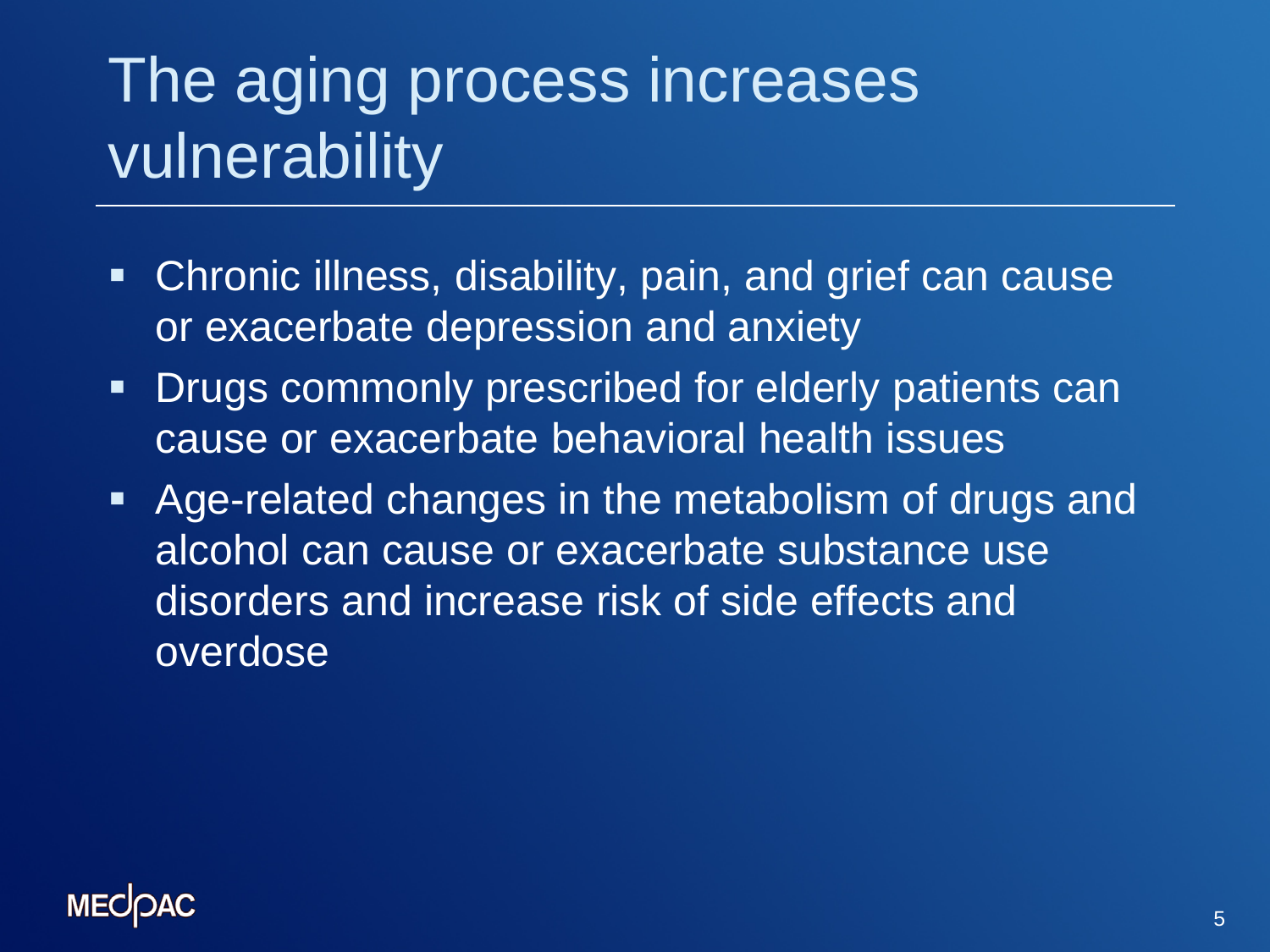# Care for people with behavioral health disorders: Systemic problems

- **Service delivery that may be shaped more by** financing than by best care practices
	- E.g., prohibition on Medicaid reimbursement for services provided to enrollees aged 21 to 64 in freestanding psychiatric facilities (the "IMD exclusion")
- **Shortage of state- and county-owned psychiatric** hospitals, which historically have cared for patients who are the most difficult to treat
	- **Lack of capacity to serve the most seriously mentally ill** patients burdens both the health care system and the criminal justice system

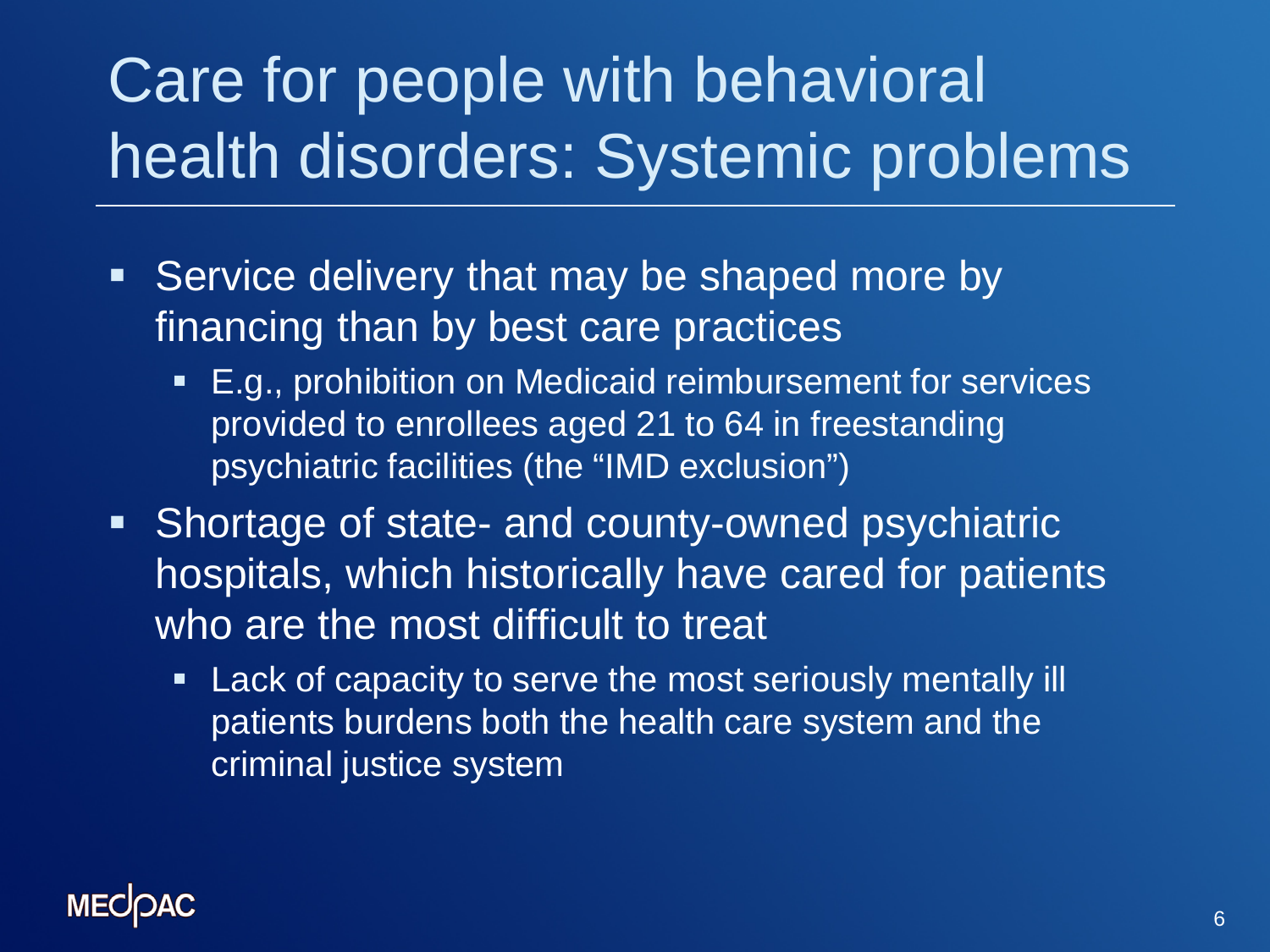#### Care for people with behavioral health disorders: Systemic problems, cont.

- **Shortages of behavioral health professionals**
- **Wide variation in the workforce licensed to treat** behavioral health disorders, with differing educational and training requirements
- **Low rate of clinician adherence to evidence**based medicine
- **Poor integration between physical and behavioral** health care, which undermines treatment for both

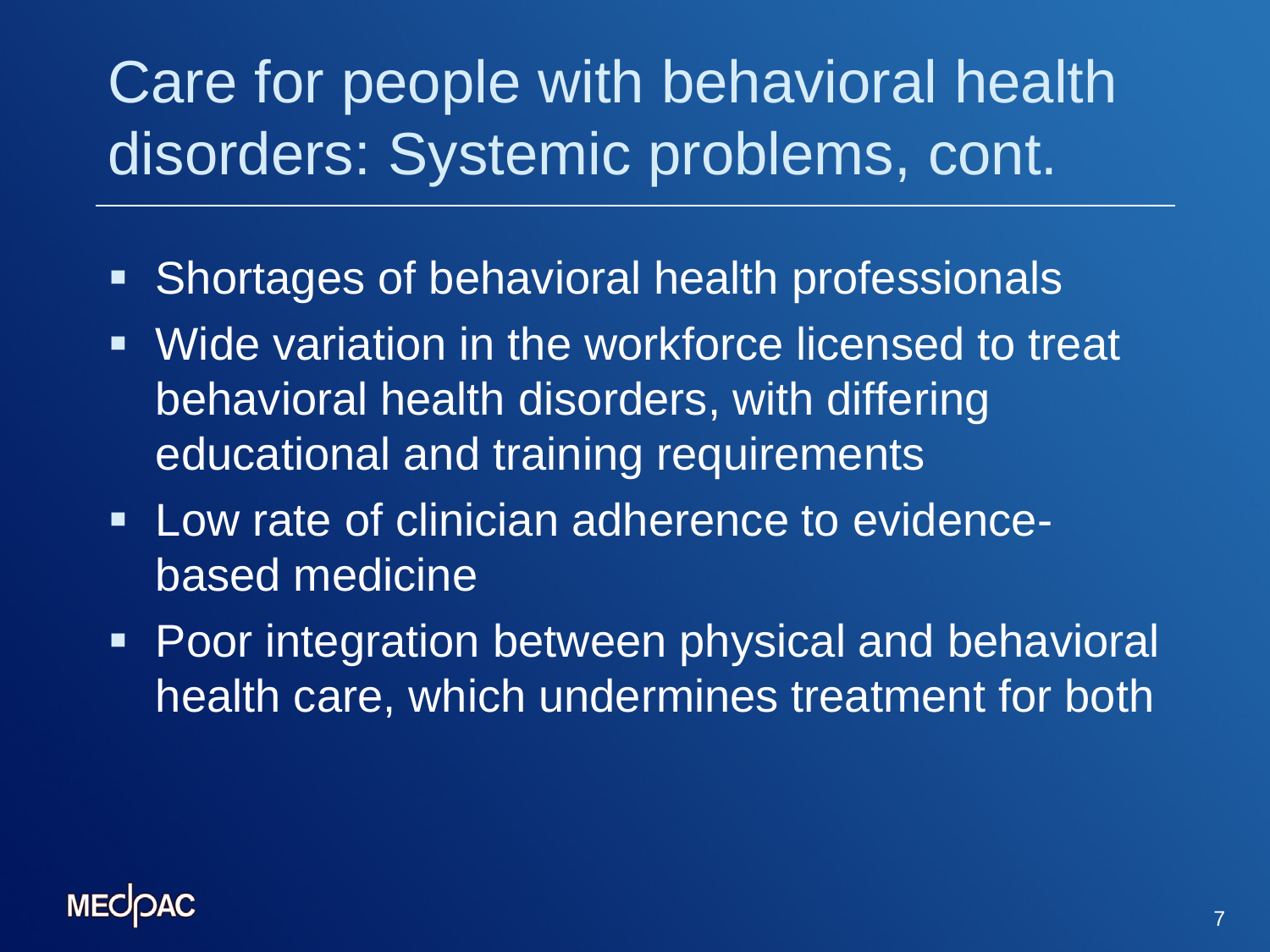#### Care for people with behavioral health disorders: Systemic problems, cont.

- **Lack of coordination of care, especially after** discharge from a psychiatric hospital stay
	- Can place patients at risk for relapse, homelessness, incarceration, and other adverse outcomes
- **Lack of progress in developing meaningful quality** measures
- **Patient unwillingness or inability to obtain care**
- $\triangleright$  Medicare's ability to effect significant change in the delivery of behavioral health care may be limited

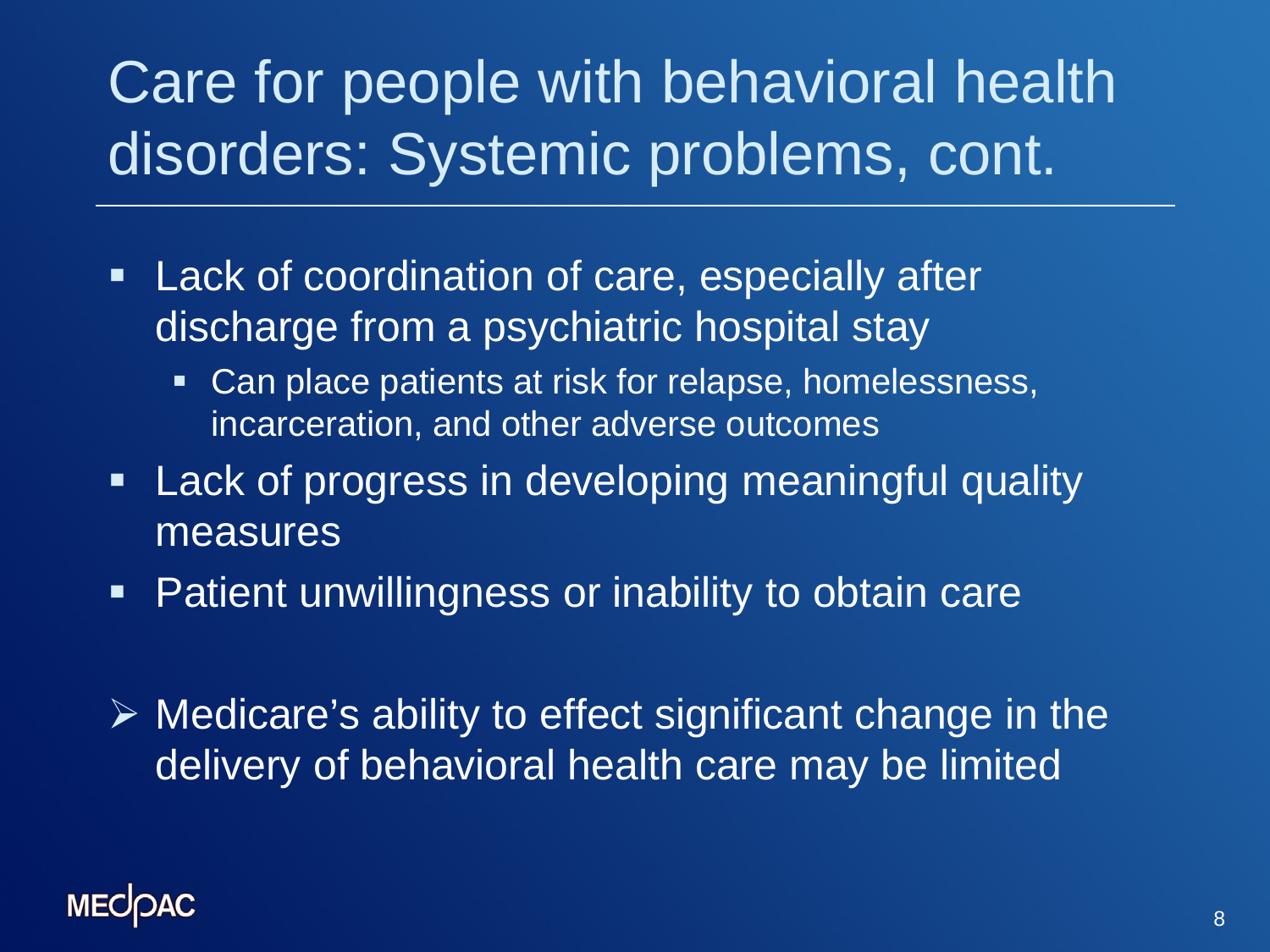# Improving care for beneficiaries with behavioral health disorders

- **Improving payment & outcomes for** beneficiaries who need inpatient psychiatric care
- **Integrating primary care and behavioral** health services

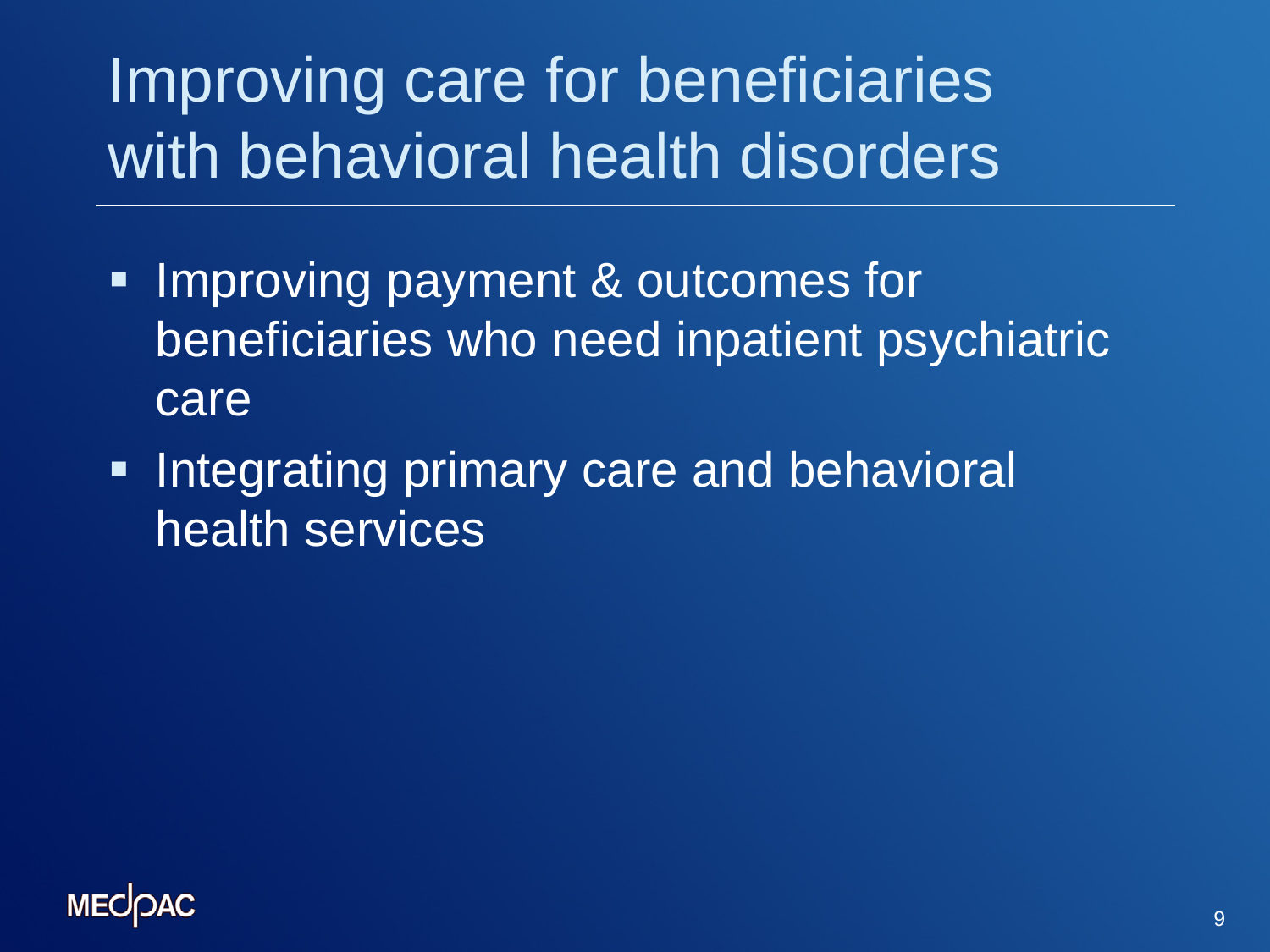Improving payment & outcomes for inpatient psychiatric care

- **Inpatient psychiatric facility (IPF) PPS** implemented in 2005
- **Overall review of system needed to assess** impacts:
	- **Changes in use of IPF services**
	- **Changes in use of post-discharge services,** including ED use and readmissions
- **Development of policies to encourage better** follow-up care after IPF discharge

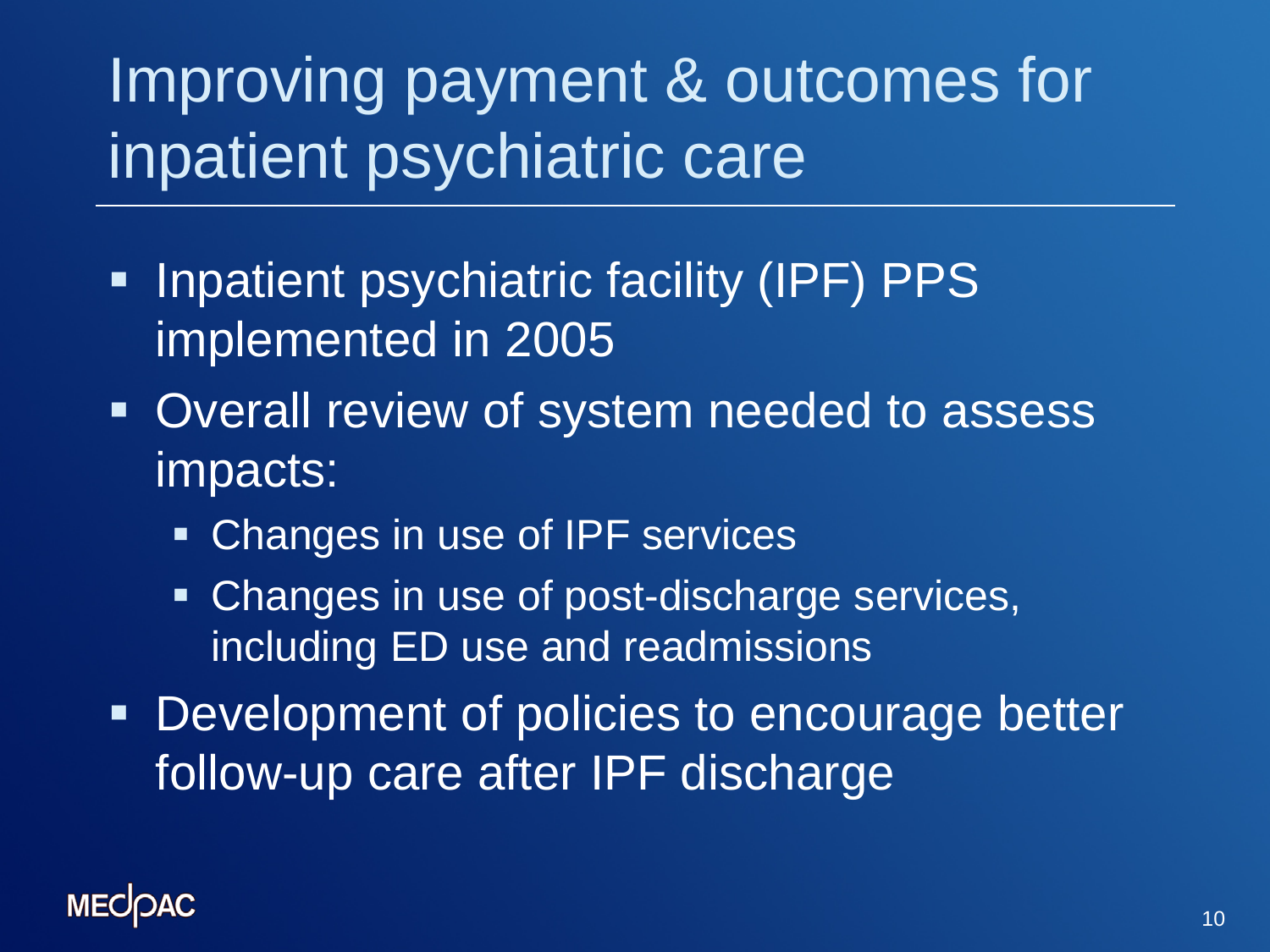## Integrating primary care and behavioral health

- **Nany individuals receive no behavioral** health care
- **Primary care providers (PCP) have begun** delivering behavioral health care
- **Studies suggest PCPs need more support** treating behavioral health
- One solution: better integration of behavioral health clinicians and PCPs

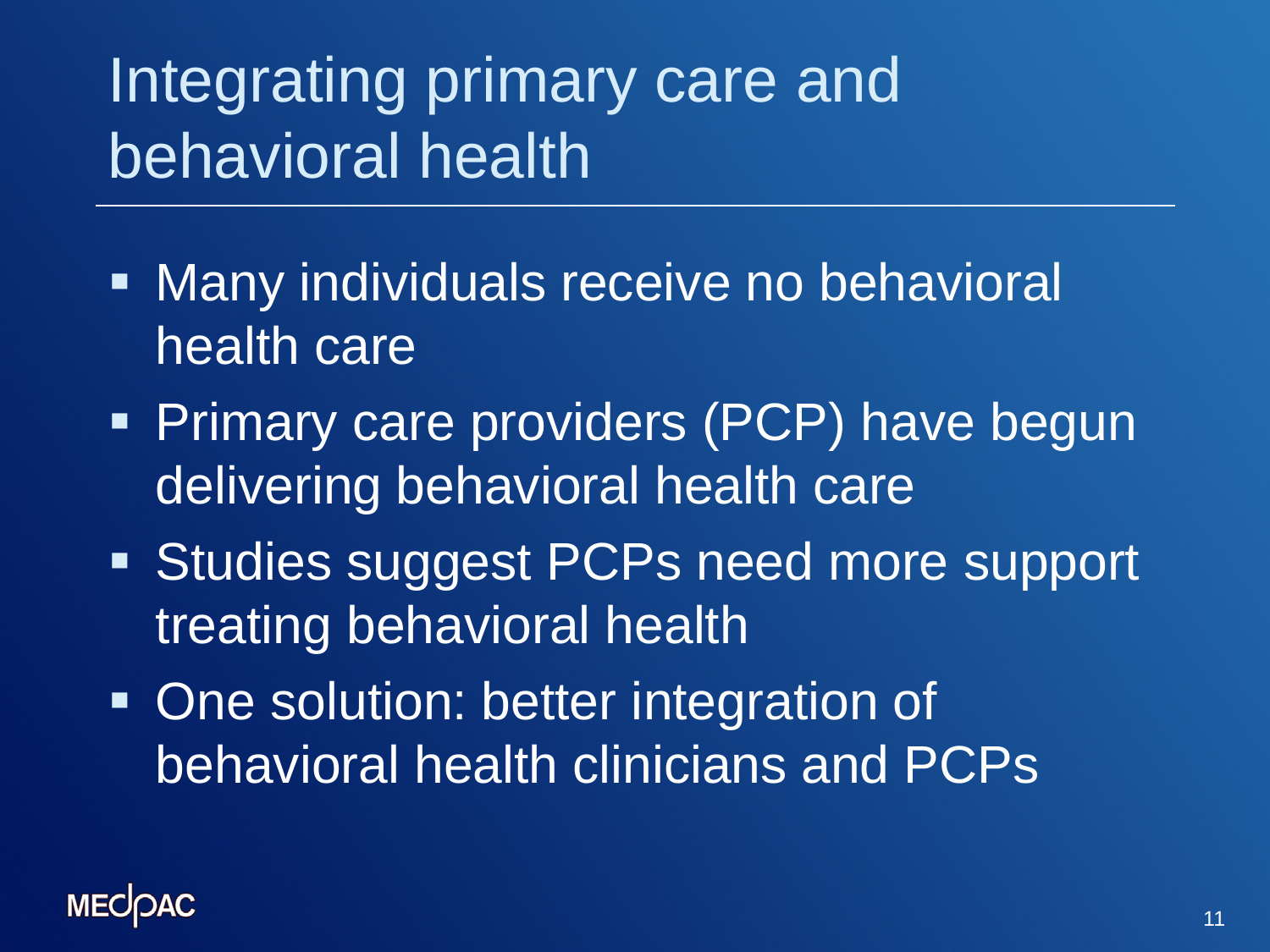#### Why integration?

- **Builds on an established relationship** between provider and beneficiary
- **Utilizes an existing provider**
- **Holistic health management**
- **Improves diagnosis and treatment in** primary care settings

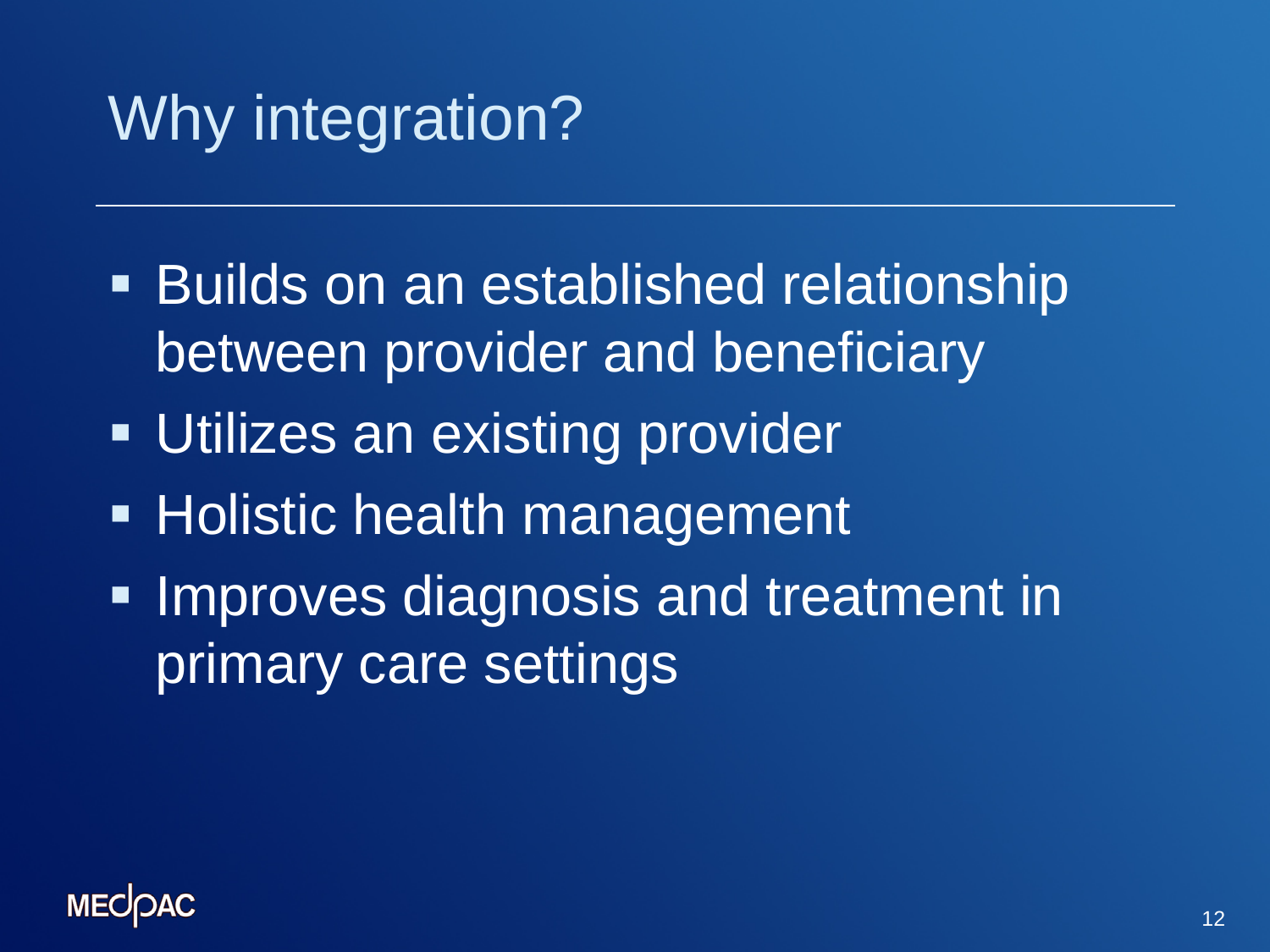#### Models of integrated care

- **Previous studies indicate positive outcomes**
- Collaborative care model (CoCM)
	- **Requires three providers: PCP, behavioral health** manager, psychiatric consultant
	- **Uses standardized tools (PHQ-9) to diagnose and** track progress
- **Variations of integration** 
	- **Providers involved/decision-making**
	- **Co-located vs. embedded**

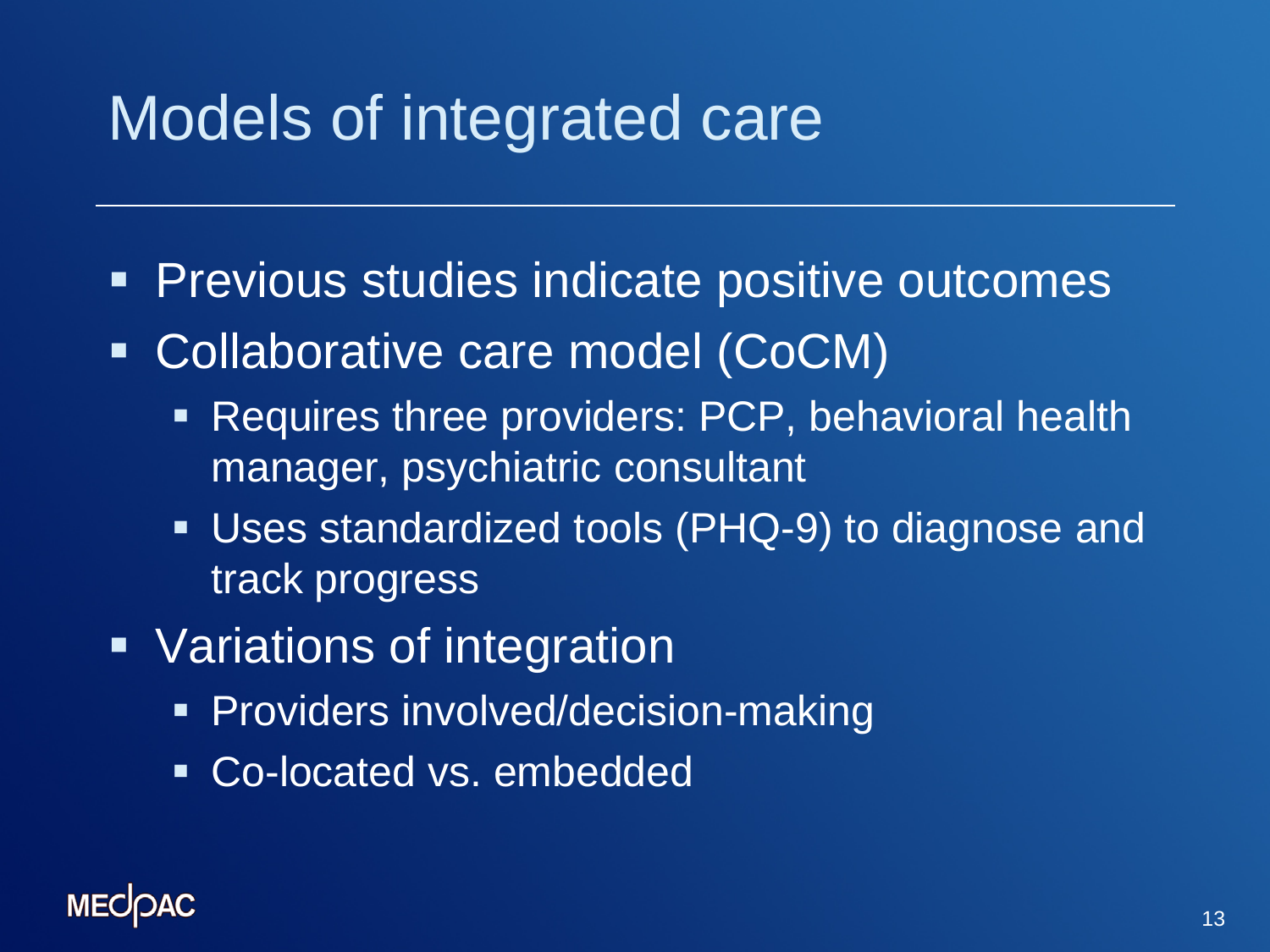# Integrated care models and Medicare payment policy



#### **MECOAC**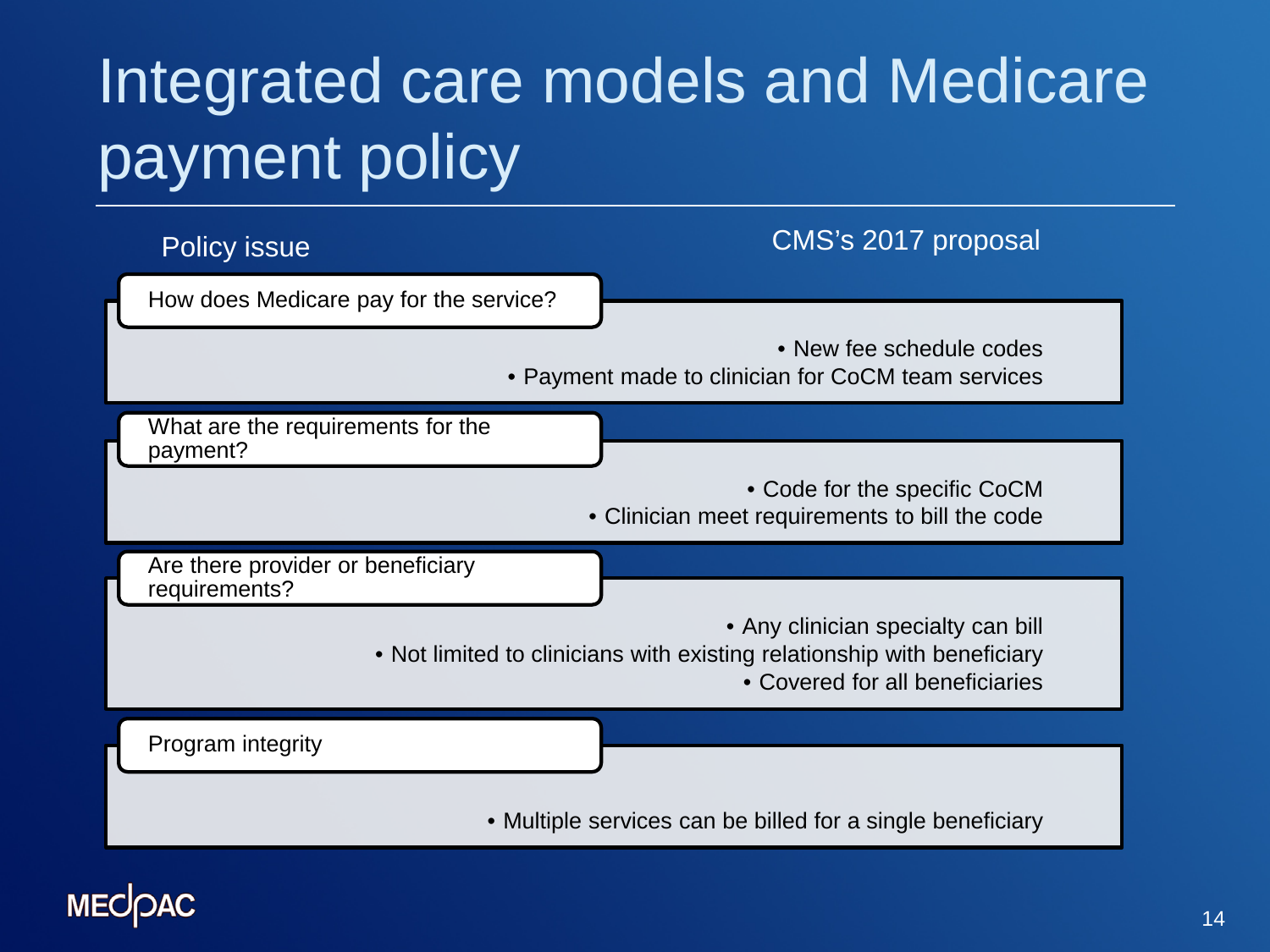# Integrated care models and Medicare payment policy, cont.

- Concerns with CMS's proposal to pay for CoCM through fee schedule codes
	- Codifies specific care delivery model into the payment system
	- **EXE** Leakage: multiple providers can receive payment for the same services for the same beneficiary
	- The efficacy of the CoCM may depend on structured training and strict adherence to the model
	- Service covered for any beneficiary and provider, no matter their existing treatment relationship
- Even if all of these issues are addressed, larger question of ensuring that the service is of high value and relevant to the beneficiary

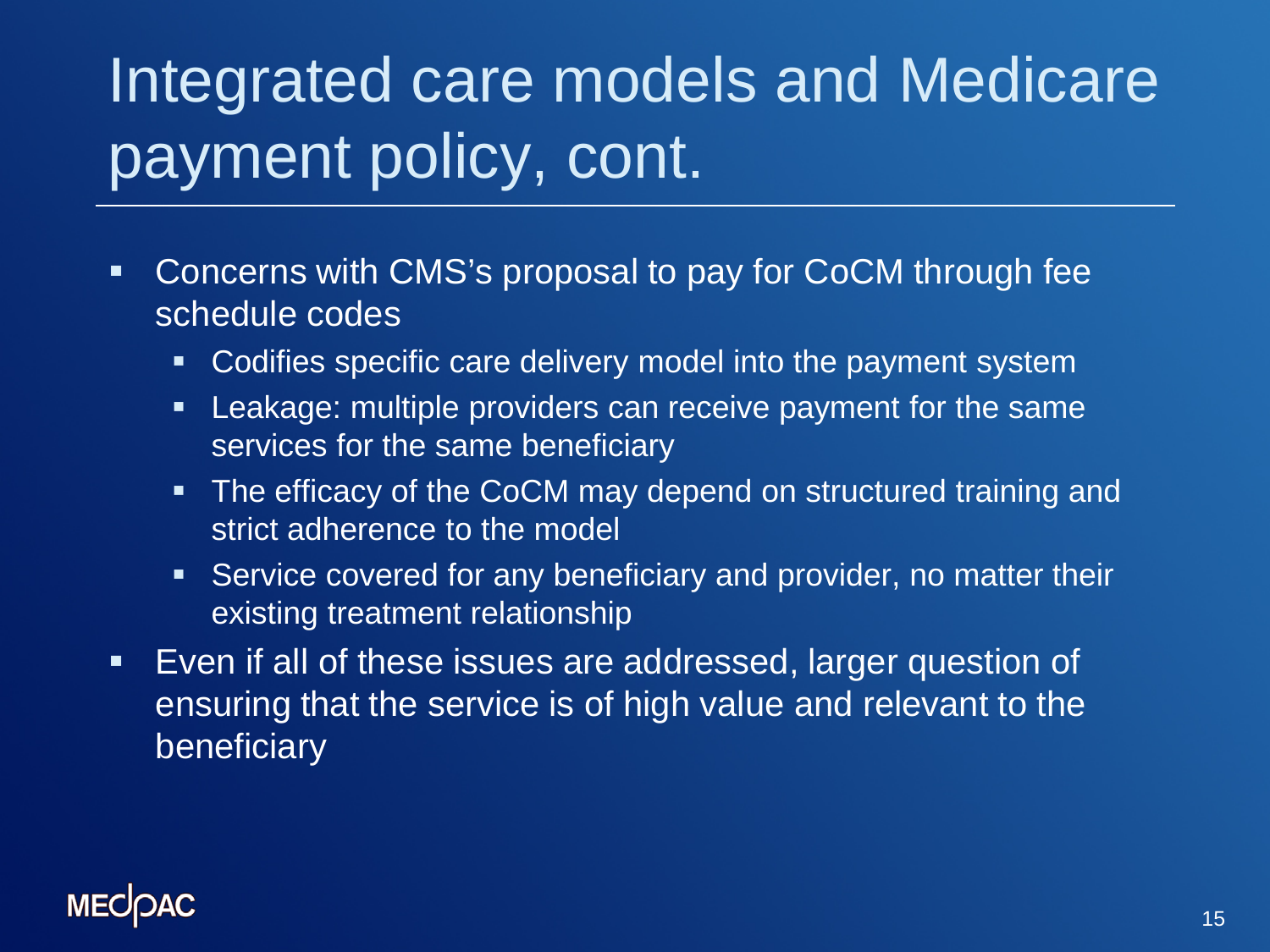#### Behavioral health professionals billing Medicare, 2014

| <b>Provider</b>                              | <b>License/certification</b>                                                                                      | <b>Medicare</b><br><b>covers</b>                                                      | <b>Most</b><br>common<br><b>services</b>                         | <b>Number of</b><br><b>providers</b> | <b>Total</b><br>beneficiaries<br>treated |
|----------------------------------------------|-------------------------------------------------------------------------------------------------------------------|---------------------------------------------------------------------------------------|------------------------------------------------------------------|--------------------------------------|------------------------------------------|
| Psychiatrist                                 | <b>Medical doctor</b>                                                                                             | All medically-<br>necessary<br>physician<br><b>services</b>                           | E&M,<br>psychiatric<br>diagnostic<br>evaluation                  | 22,610                               | 3,034,742                                |
| <b>Licensed</b><br>clinical social<br>worker | <b>Masters in social</b><br>work, two years<br>supervised work,<br>state licensing as a<br>clinical social worker | Social work<br><b>services</b><br>(diagnosis and<br>treatment of a<br>mental illness) | Psychotherapy                                                    | 16,498                               | 526,039                                  |
| <b>Clinical</b><br>psychologist              | Doctorate of<br>psychology, state<br>licensing at the<br>independent practice<br>level                            | <b>Clinical</b><br>psychology<br><b>services</b><br>(diagnostic and<br>therapeutic)   | <b>Psychiatric</b><br>diagnostic<br>evaluation,<br>psychotherapy | 14,650                               | 878,920                                  |

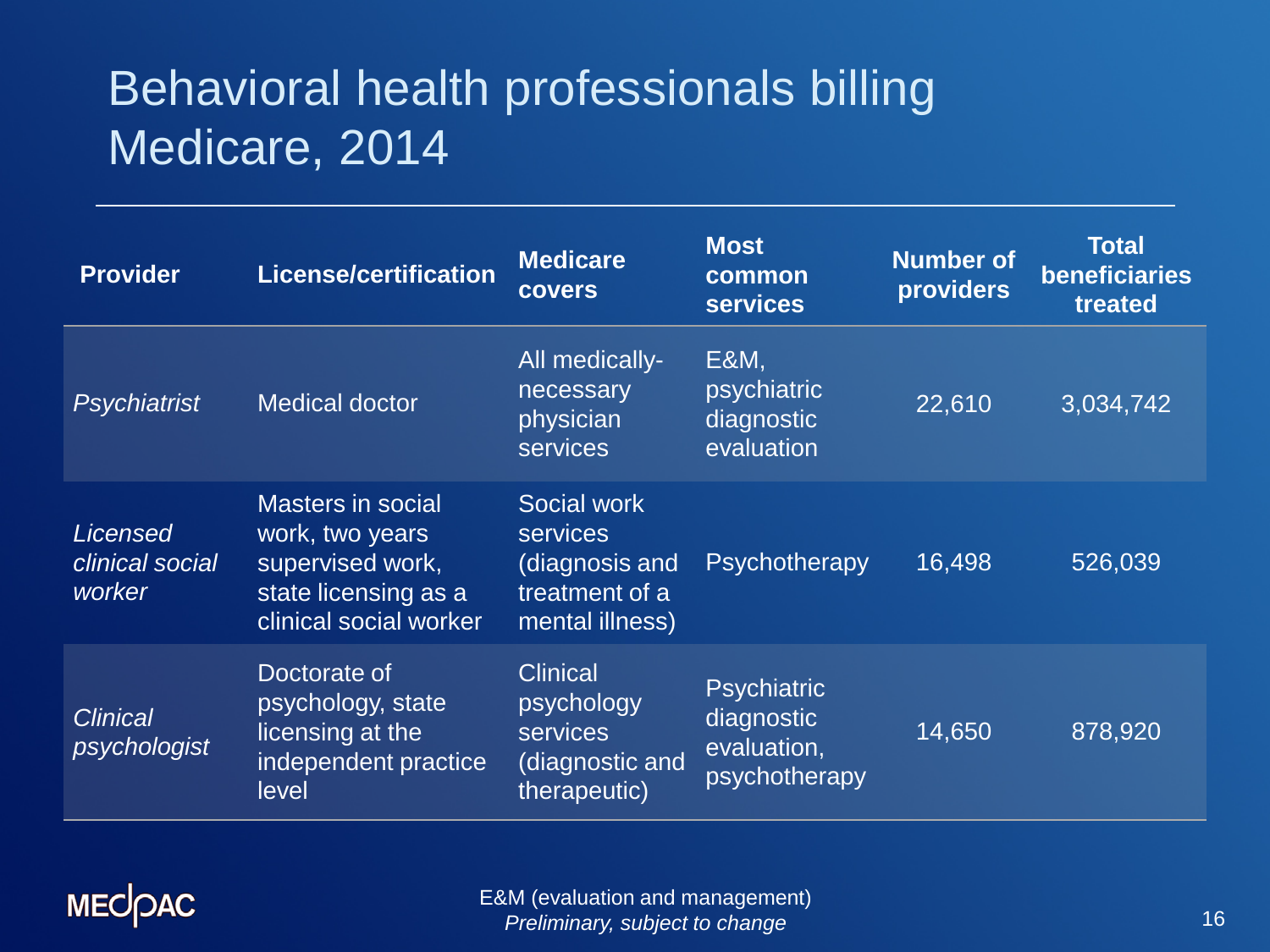# Medicare policies to improve ambulatory behavioral health

- **Models that integrate behavioral health with primary** care may be one way to improve access
- Would still require decisions on how to pay for these services in FFS Medicare to ensure high-value spending
- **Could also consider policies regarding Medicare's** behavioral health providers
- **Many reasons for undersupply of behavioral health** services; Medicare payment rates unlikely to be the most significant factor